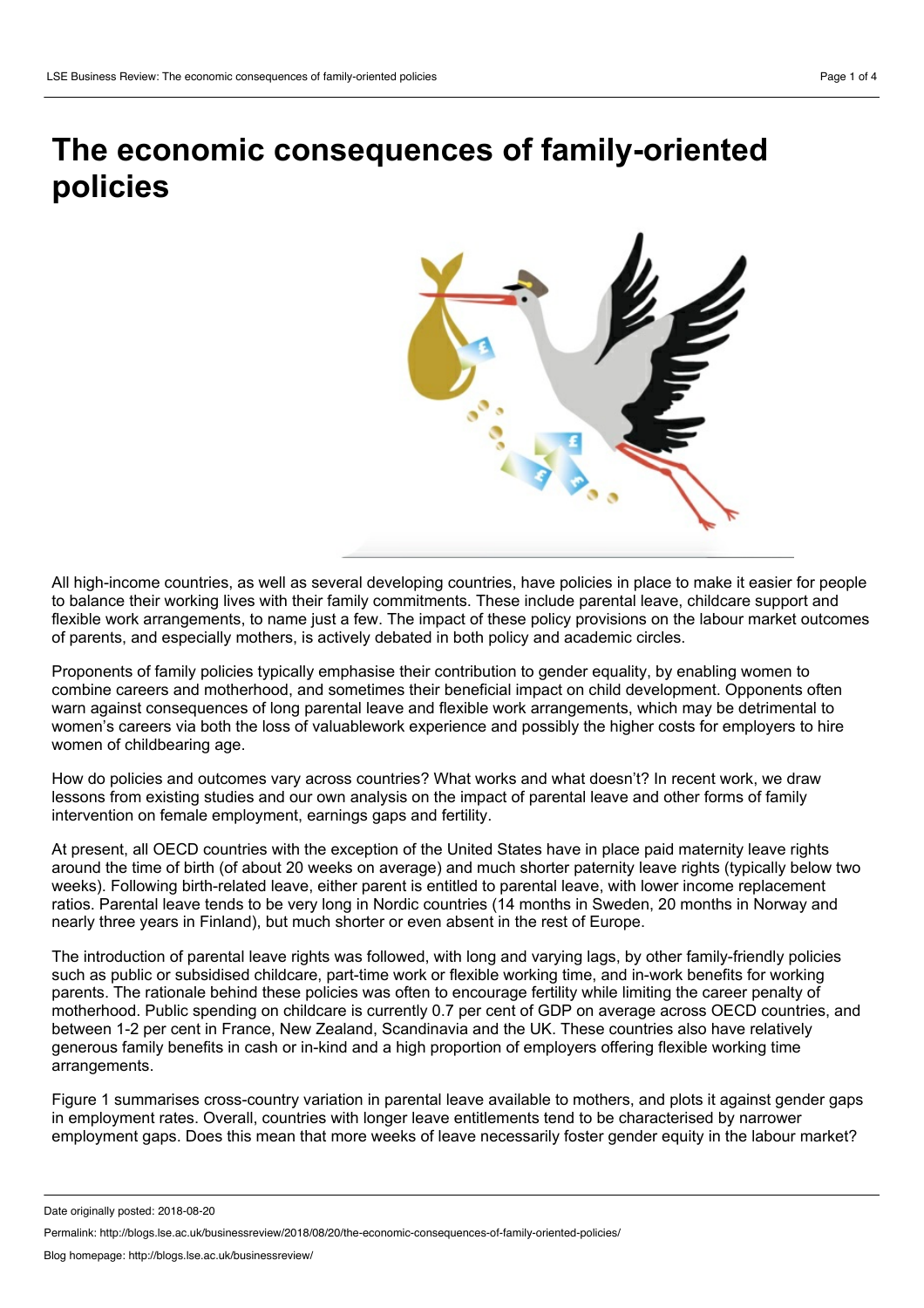Progress in the evaluation of the impact of family policies on labour market outcomes has been challenged by two sets of issues. The first arises from the complexity of modern family legislation. Parental leave can vary in length, job protection, income support and availability to either parent. The generosity of subsidised early years education and care may be means-tested. Other provisions, such as family transfers and tax allowances to low-income workers with children, might also be in place.

The recent introduction of family-friendly practices (right to part-time work, flexible working time) adds further elements to the picture. Clearly, there are interdependencies in the introduction and impact of each of these policies, which are missed by studying them in isolation. The complexity of each single form of intervention also makes it harder to cover the big picture without neglecting relevant details.

The second set of issues concerns the direction of causation and the possibility that there are unobservable influences on both policies and outcomes. For example, a stronger female presence in the labour market raises the demand for interventions that help women to combine work and motherhood. More egalitarian gender roles may also induce both higher female participation and family-friendly legislation.

#### **Figure 1. Parental leave and employment gaps in OECD countries**



#### **Cross-country evidence**

Date originally posted: 2018-08-20

Permalink: http://blogs.lse.ac.uk/businessreview/2018/08/20/the-economic-consequences-of-family-oriented-policies/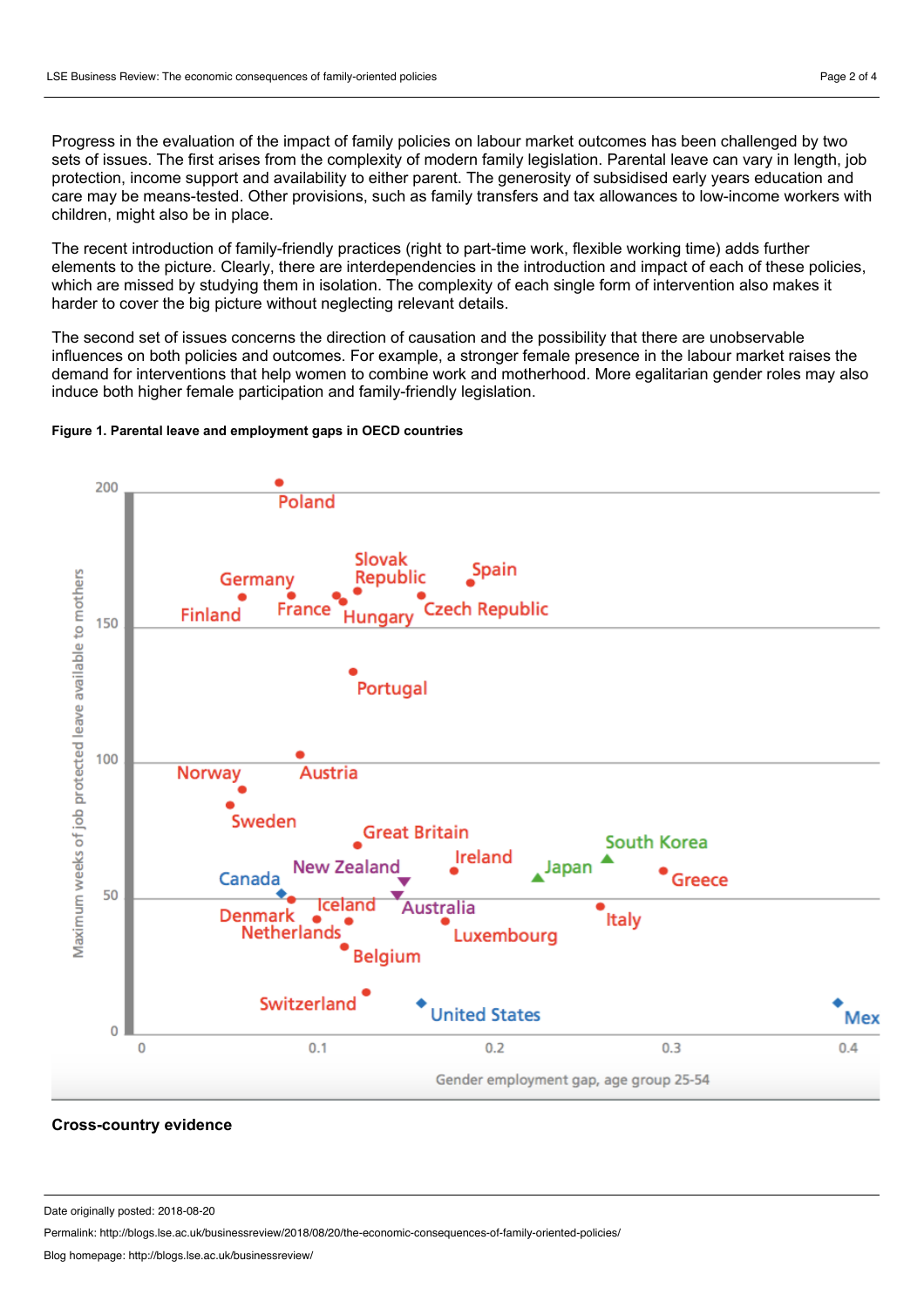One strand of research makes use of the rich variation across countries (or geographical areas within countries) and the availability of internationally consistent data on a variety of labour market outcomes. Ruhm's [\(1998](http://www.nber.org/papers/w5688)) seminal work finds that short periods of parental leave entitlement (around three months) lead to a small rise in employment rates, with little impact on wages. Longer entitlements (of around nine months) lead to a negligible additional impact on employment but sizeable negative effects on wages.

Employment effects can be generated by stronger labour market attachment during job-protected leave and the right of mothers to return to pre-birth jobs. But there are also entitlement effects for women who, though they wouldn't otherwise participate, intend to accumulate work experience to qualify later for parental leave benefits. Detrimental wage effects after long periods of absence may be driven by loss of actual labour market experience and non-wage costs to firms.

Our research extends the approach of Ruhm [\(1998\)](http://www.nber.org/papers/w5688) and later work, bringing together data on 30 OECD countries over 45 years, covering gender outcomes in employment and earnings, fertility and the expansion in several dimensions of family policies.

Our findings suggest that job-protected leave entitlements up to a year and a half are associated with better female employment and wage outcomes. This is probably because they allow women to return to their pre-birth job, without having much effect on fertility. But we find that longer and more generously paid entitlements may indeed be detrimental to female employment, especially for the less skilled.

For the college-educated, longer parental leave seems instead to be associated with wider earnings and wage gaps virtually throughout the whole range of leave entitlement variation observedin our sample. The returns to job-specific experience for this group is plausibly higher than for the less skilled; and skilled women have more to lose from missed career advancement opportunities.

The one indicator that is associated with more equal gender outcomes across the board is public spending on early childhood education and care. Presumably, the availability of cheap substitutes to maternal care encourages female labour supply with positive, rather than negative, effects on the accumulation of actual experience.

Cross-country studies provide a rich and suggestive picture. Since they are based on country-level outcomes, they take account of spillover effects of policy beyond the targeted population. But causal inference based on a countrylevel panel may be delicate whenever policy adoption is itself a response to labour market trends. The need for policy measures that are comparable both internationally and over time reduces the complexity of intervention to relatively coarse indicators.

#### **Policy evaluations with micro data**

Another strand of research has addressed these concerns by evaluating the impact of policy for specific countries by combining rich micro data – often social security records – and variation from natural experiments. Studies of Austria, Germany and Norway [\(respectively,](https://www.mitpressjournals.org/doi/abs/10.1162/REST_a_00602) Lalive and [Zweimüller,](https://academic.oup.com/qje/article-abstract/124/3/1363/1905162?redirectedFrom=fulltext) 2009; [Schönberg](https://www.journals.uchicago.edu/doi/10.1086/675078) and Ludsteck, 2014; and Dahl et al, 2016) tend to find that parental leave delays mothers' return to work, with no discernible effects on their employment rates in the long run.<br>Various factors may explain such discrepancies. First, the beneficial impact of maternity leave may be overestimated

in cross-country studies in so far as exogenous shocks to participation induce family-friendly legislation. Second, widespread extensions to leave rights in most countries have inevitably shifted the focus of later studies based on micro data towards variations in parental leave at much longer durations. It might thus be possible that the availability of some job protection, relative to no protection at all, would ensure continuity of employment and discourage transitions out of the labour market, while further extensions would simply delay return to work without further gains in employment. Overall, there is no compelling evidence that extended parental leave rights have a positive impact on female employment.

In several countries, parents returning to work after childbirth continue to receive state support in the form of subsidised or publicly provided childcare and pre-school programmes. For the United States, Cascio and [Schanzenbach](https://www.brookings.edu/bpea-articles/the-impacts-of-expanding-access-to-high-quality-preschool-education/) (2013) find only mild effects of the availability of pre-school (for four year olds) on maternal labour supply, while public subsidies for kindergarten provision, aimed at five year olds, produce clearer employment gains for mothers.

Date originally posted: 2018-08-20

Permalink: http://blogs.lse.ac.uk/businessreview/2018/08/20/the-economic-consequences-of-family-oriented-policies/